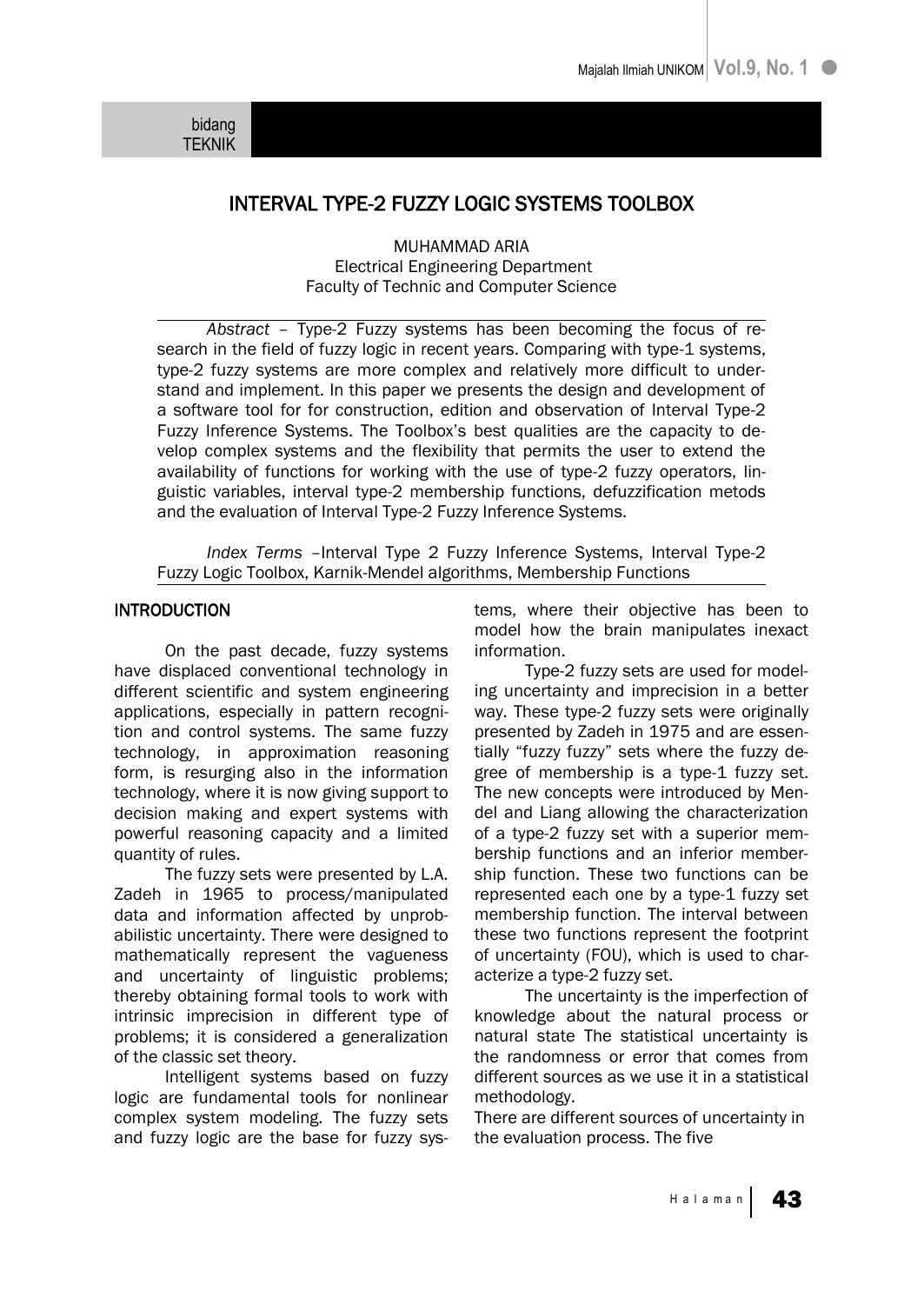

Fig. 1. Type 2 Fuzzy System Structure

types of uncertainty that emerge from the imprecise knowledge natural state are :

- Measurement uncertainty. It is the error on observed quantities
- Process uncertainty. It is the dynamic randomness.
- Model uncertainty. It is the wrong speci- $\bullet$ fication of the model structure
- Estimate uncertainty. It is the one that can appear from any of the previous uncertainties or a combination of them, and it is called inexactness and imprecision.
- Implementation uncertainty. It is the consequence of the variability that results from sorting politics, i.e. incapacity to reach the exact strategic objective.

This paper presents development and design of a GUI toolbox for construction, edition and observation of interval type-2 Fuzzy Inference Systems. The toolbox covers all phases of Interval Type 2 Fuzzy Logic Toolbox from first phase till the last. The toolbox best qualities are the flexibility which enables the user to add new file and user friendly which makes it suitable for versatile range of user from beginner to advance.

In Section 2 some topics on Interval Type 2 Fuzzy Logic System is presented, in Section 3 developed loolbox is demonstrated; in Section 4 the toolbox is exploited for water level problem. Finally, conclusion are stated in Section 5.

### *T2TSK STRUCTURE*

Type-2 fuzzy sets have a fuzzy membership function, modeling the imprecise nature of a fuzzy membership grade. As the field has developed, two main categories of type-2 fuzzy set have emerged; generalized and interval. Generalized type-2 fuzzy sets model a fuzzy membership grade as a fuzzy number between zero and one. Type-2 interval fuzzy sets model a fuzzy membership grade as a crisp interval in [0,1].

Type-2 interval fuzzy sets are a limited version of the generalized type-2 fuzzy set where the secondary membership grade is always 1. This limitation allows type-2 interval sets to be processed a great deal more quickly than generalized type-2 fuzzy sets.

An interval type-2 fuzzy logic system contains five components—fuzzifier, rules, inference engine, type-reducer and defuzzifier—that are inter-connected, as shown in Fig. 1. Once the rules have been established, a FLS can be viewed as a mapping from input to output.

The Interval type-2 fuzzy logic system works as follows: the crisp inputs are first fuzzified into either type-0 (known as sin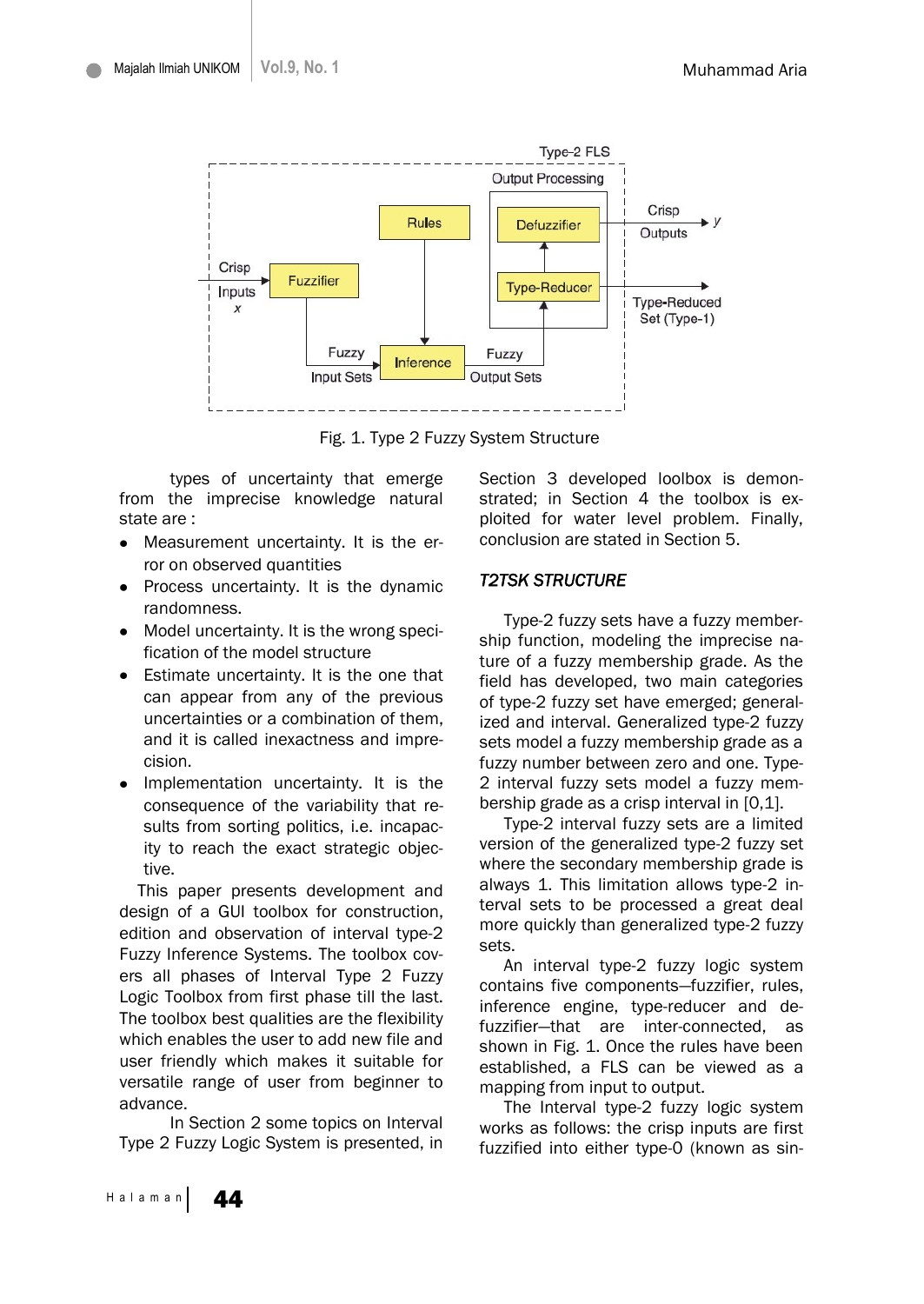gleton fuzzification), type-1 or Interval Type2 Fuzzy Systems, which then activate the inference engine and the rule base to produce output Interval Type 2 Fuzzy Systems. These Interval Type-2 Fuzzy Systems are then processed by a type-reducer (which combines the output sets and then performs a centroid calculation), leading to an interval Type 1 Fuzzy System called the type-reduced set. A defuzzifier then defuzzifies the type-reduced set to produce crisp outputs.

Rules are the heart of an FLS. They may be provided by expert or extracted from numerical data. The rules can be expressed as a collection of IF-THEN statements. The IF-part of a rule is its antecedent, and the THEN-part of a rule is its consequent.

The type-reduced set provides an interval of uncertainty for the output of an Interval Type 2 Fuzzy Logic System, in much the same way that a confidence interval provides an interval of uncertainty for a probabilistic system. The more uncertainties that occur in an Interval Type 2 Fuzzy Logic System, which translate into more uncertainties about its Membership Functions, the larger will be the type-reduced set, and vice-versa.

Five different type-reduction methods are described in [5]. Each is inspired by what we do in a Type 1 Fuzzy Logic System and are based on computing the centroid of an Interval Type 2 Fuzzy System.

# *INTERVAL TYPE-2 FUZZY LOGIC SYSTEM TOOLBOX*

The Interval Type-2 files contain the functions to create Mamdani and TSK Interval type-2 Fuzzy Inference Systems (FD newfis.vi), functions to add input-output variabels and their ranges (FD addvar.vi), it has functions to add 8 types of Interval Type-2 Membership functions for inputoutpus (FD addmf.vi), functions to add the rule matrix (FD addrule.vi), it can evaluate the Interval Type-2 Fuzzy Inference Systems (FD evalfis.vi), it can generate the

initial parameters of the Interval Type-2 Membership Functions (FD Generate FIS from data.vi), it can plot the Interval type-2 Membership functions with the inputoutput variables (FD plotmftype.vi), it can generate the solution surface of the Fuzzy Inference System (gensurftype.vi).

Figure 2 show the main view of the Interval Type-2 Fuzzy Inference Systems Structure Editor.



Fig. 2 Front Panel of IT2 FLS Toolbox

The Interval Type-2 Toolbox are arranged in six layers : FIS Editor, Membership Function Editor, Rule Editor, Surface Viewer, Simulation and FIS Array. In the FIS Editor the user must define how many input and output variablesand what are their names ? The Interval Type-2Toolbox doesn't limit the number of inputs. However, the number of inputs may be limited by available memory in the machine. If the number of inputs is too large, or the number of membership functions is too big, then it may also be difficult to analyze the Interval Type-2 using this toolbox. Figure 3 show the FIS Editor of the Interval Type-2 Fuzzy Inference Systems. In the left of the front panel is the type of inference used. The default is Mamdani-type inference. Another slightly different type of inference is Sugeno-type inference. Below the name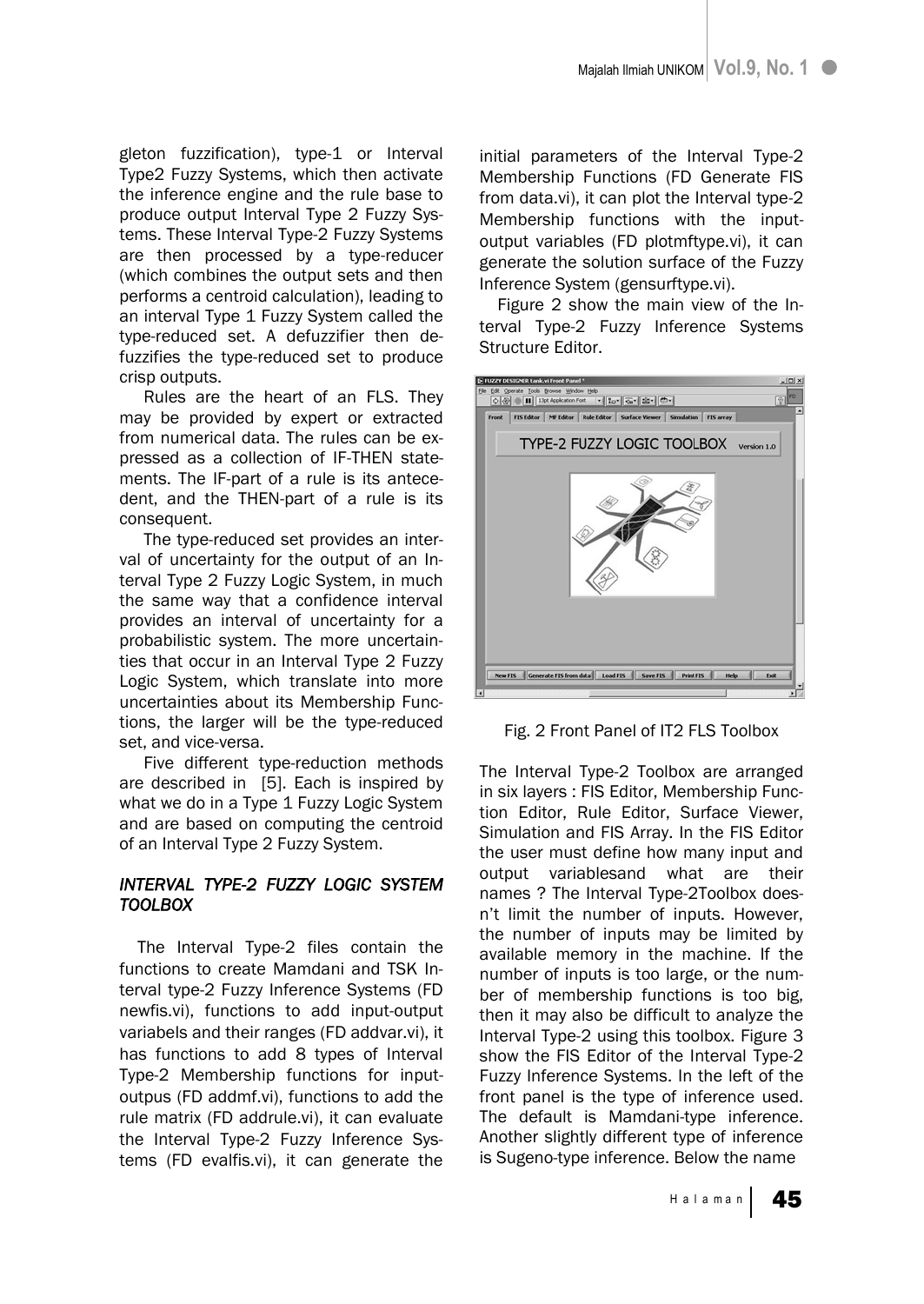of the fuzzy inference system are the popup menus that allow user to modify the various pieces of the inference process. The user can choose In these toolbox, two build-in AND methods are supported : min (minimum) and prod (product). Two buildin OR methods are also supported : max (maximum) and probor (the probabilistic OR method). Three build-in aggregation methods are supported : max (maximum), probor (probabilistic OR) and sum (simply the sum of each rule's output set). And there are five built-in defuzzification methods supported: centroid, bisector, middle of maximum (the average of the maximum value of the output set), largest of maximum and smallest of maximum.

| <b>FIS Process (Mamdani)</b> | <b>Input Variables</b>  |                         |
|------------------------------|-------------------------|-------------------------|
| <b>AndMethod</b>             | <b>Name</b>             | Max<br>Min              |
| min                          | level                   | -100.00000 100.0000     |
| OrMethod                     | rate                    | $-0.250000$<br>0.450000 |
| max                          |                         |                         |
| <b>ImpMethod</b>             |                         |                         |
| min                          |                         |                         |
| <b>AggMethod</b>             |                         |                         |
| max                          |                         |                         |
| <b>DefuzzMethod</b>          | мī                      | ٠                       |
| centroid                     |                         |                         |
|                              | Edit<br>Add             | <b>Delete</b>           |
|                              |                         |                         |
|                              | <b>Output Variables</b> |                         |
|                              | <b>Name</b>             | Min<br>Max<br>×         |
|                              | level                   | $-10.000000$ 10.00000   |
|                              |                         |                         |
|                              |                         |                         |
|                              |                         |                         |
|                              |                         |                         |
|                              |                         |                         |
|                              |                         |                         |
|                              |                         |                         |
|                              | ×                       |                         |
|                              |                         |                         |
|                              | Edit<br>Add             | Delete                  |

Fig. 3. FIS Editor of IT2 FLS Toolbox

The Membership function Editor is used to define, display and edit all of the membership functions associated with all of the input and output variables for the entire fuzzy inference system.. Figure 4 show the Membership Function Editor of the Interval Type-2 Fuzzy Inference Systems. The types of membership functions are triangular mf, trapezoidal mf, gaussian mf, two-gaussian mf, sigmoid, mf, Dsigmoid mf, P-sigmoid mf and generalized bell membership function.



Fig .4. MF Editor of IT2 FLS Toolbox

The Rule Editor is for editing the list of rules that defines the behavior of the system. Figure 5 show the Rule Editor of the Interval Type-2 Fuzzy Inference Systems.

| <b>B. FUZZY DESIGNER tank.vi Front Panel *</b>                                                                                                                                                                                                                                                             | $   \times$ |
|------------------------------------------------------------------------------------------------------------------------------------------------------------------------------------------------------------------------------------------------------------------------------------------------------------|-------------|
| File Edit Operate Tools Browse Window Help                                                                                                                                                                                                                                                                 | FD.<br>分    |
| $  \cdot   _{L^{\infty}}  \widehat{u_{0}}    \widehat{u_{1}}    \widehat{u_{2}}  $<br>O @ II 13pt Application Fork                                                                                                                                                                                         |             |
| Front FIS Editor MF Editor Rule Editor<br>Surface Viewer Simulation FIS array                                                                                                                                                                                                                              |             |
| If (level is okay) then (level is no change)(1)<br>if (level is low) then (level is open fast)(1)<br>if (level is high) then (level is closed fast)(1)<br>if (level is okay) and (rate is positif) then (level is closed slow)(1)<br>if (level is okay) and (rate is negatif) then (level is open slow)(1) | 図           |
| Verbose<br><b>Rule Format</b><br>none<br>none<br>none<br>w<br>high<br>negatif<br>closed fast<br>closed slow<br>positif<br>okave<br>low<br>no change<br>open slow<br>open fast                                                                                                                              | ×           |
| $\Gamma$ not<br>r <sub>ext</sub><br>$cc \rightarrow 3$<br>$r$ <sub>not</sub><br>ec                                                                                                                                                                                                                         | 33          |
| Connection<br>Weight<br>and<br>$\sim$<br><b>Add Rule</b><br><b>Change Rule</b><br>×<br><b>Delete Rule</b>                                                                                                                                                                                                  |             |
| Generate FIS from data Load FIS<br>Save FIS<br><b>Print FIS</b><br>Help<br>New FIS                                                                                                                                                                                                                         | Exit        |
| ×                                                                                                                                                                                                                                                                                                          |             |

Fig. 5. Rule Base of IT2 FLS Toolbox

The Surface Viewer is used to display the dependency of one the outputs on any one or two of the inputs. It generates and plots an output surface map for the system. Figure 6 show the Surface Viewer of the Interval Type-2 Fuzzy Inference Systems. The Surface Viewer has a special

Halaman 46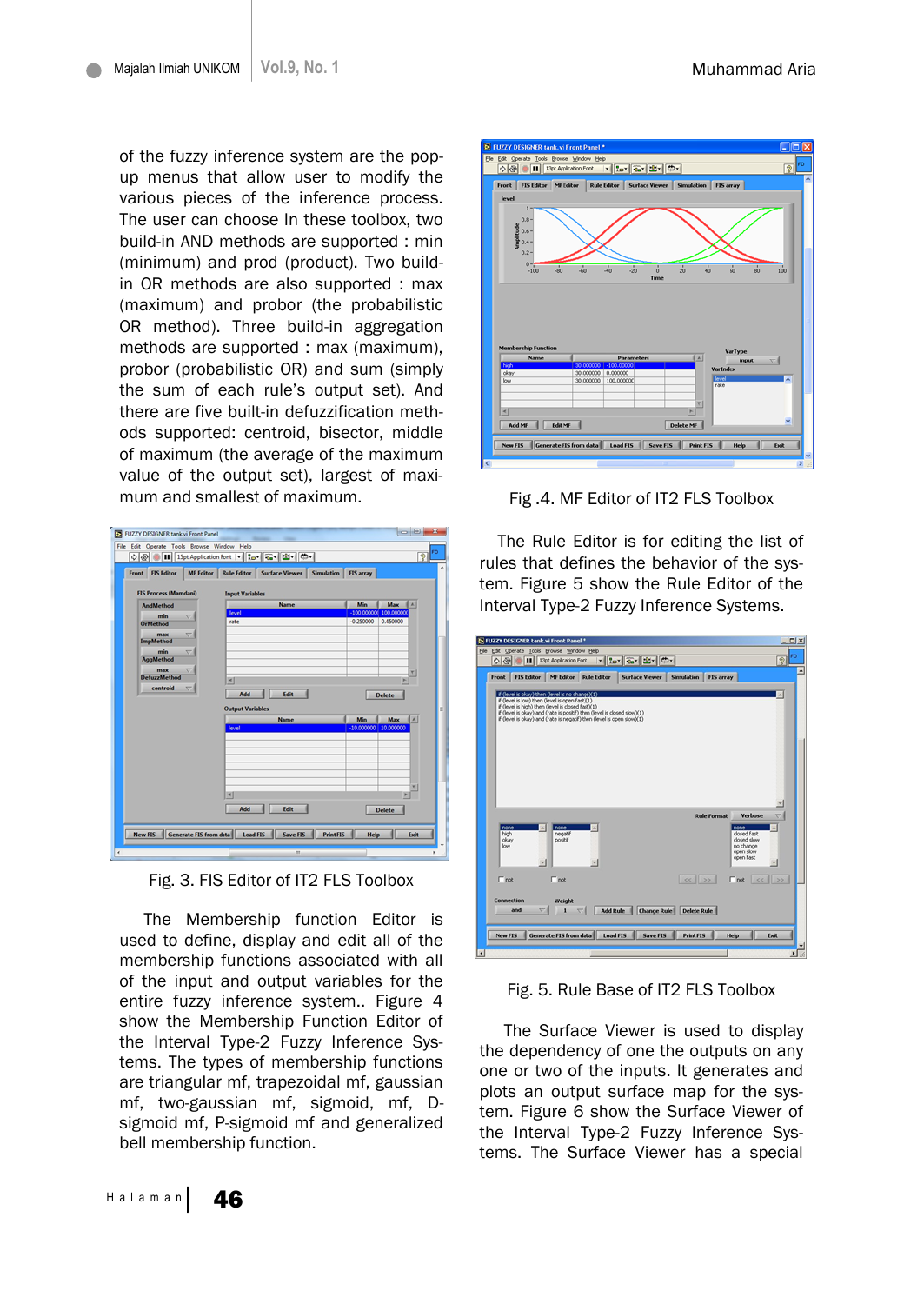capability that is very helpful in cases with two inputs (or more) and one output; the user can actually grab the axes and reposition them to get a different threedimensional view on the data. If the user have four-input one output system and would like to see the output surface, the Surface Viewer can generate a threedimensional output surface where any two of the inputs vary, but two of the inputs must be held constant since the computer monitors cannot display a five dimensional shape.



Fig 6. Surface Viewer of IT2 FLS Toolbox

The Interval Type-2 Fuzzy Toolbox can apply to for data modeling. The structur and membership function parameters can be chosen automatically using Generate FIS From Data Editor. These editor provide a method for the fuzzy modeling procedure to learn information about a data set, in order to compute the membership function parameters that best allow the associated fuzzy inference system to track the given input/output data. Figure 7 show the Generate FIS From Data Editor of the Interval Type-2 Fuzzy Inference Systems.

The Print submenu offers documentation facilities for printing information about the active project as shown in Figure 8. Figure 9 show printed pages from the example project.



Fig 7. Generate Rule from Data

| Print Fuzzy Inference System                                                     |
|----------------------------------------------------------------------------------|
| <b>Printer Name</b>                                                              |
| Canon P1800 series                                                               |
| Antecedence<br>C Consequence/Methods<br>C Rules<br><b>Complete Documentation</b> |
| Cancel<br>$\overline{\mathbf{R}}$                                                |

Fig. 8. Printer Dialog of IT2 FLS Toolbox

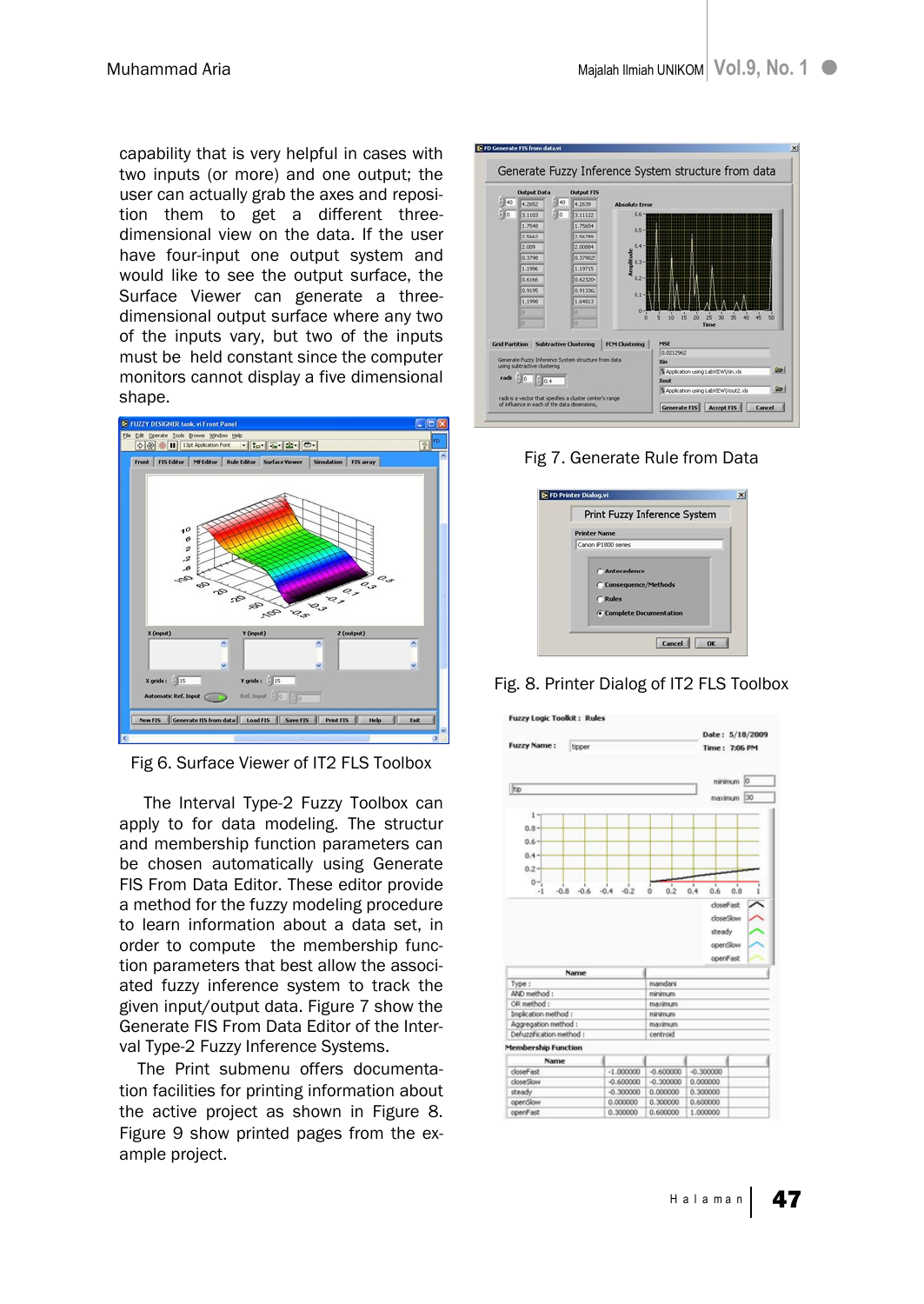

Fig. 9. Print Out of Documentation

### SIMULATION RESULTS WITH THE INTER-VAL TYPE-2 TOOLBOX

We present a level water simulation with interval type-2 fuzzy logic systems using Interval Type-2 Fuzzy Logic Systems Toolbox. The application of the interval type-2 fuzzy control scheme to the level water gives good control results, which can be appreciated in Figure 10.

Fig. 11. Water Level Control Example

#### *CONCLUSION*

The design and implementation done in the Interval Type 2 Fuzzy Logic Systems Toolbox is potentially important for research in the interval type-2 fuzzy logic area, thus solving complex problem on the different applied areas.

Our future work is to design interval type-2 fuzzy neural network hybrid models.

#### **REFERENCES**

- Oscar Castillo, Patricia Melin and Juan R. Castro (2008), *Computational Intelligence Software for Interval Type-2 Fuzzy Logic*, Proceedings of the 2008 Workshop on Building Computational Intelligence and Machine Learning Virtual Organizations, pp. 9 - 13
- Mohsen Zamani (2008), *Toolbox for Interval Type-2 Fuzzy Logic Sistems*, Proceedings of the 11th Joint Conference on Information Sciences
- Juan R.Castro, Oscar Castillo, Luis G. Martinez (2007), *Interval Type-2 Fuzzy Logic Toolbox*, Engineering Letters, vol 15, no 1
- Hani Hagras (2007), *Type – 2 FLCs : A New Generation of Fuzzy Controllers*, IEEE Computational Intelligence Magazine, vol 2, no.1, pp. 30 – 43
- Jerry M. Mendel (2007), *Type-2 Fuzzy Sets and Sistems : An Overview*, IEEE Computational Intelligence Magazine, vol 2, no.1, pp. 20-29
- G.M.Mendez, M.A. Hernandez (2007), *Interval Type-1 Non-Singleton Type-2 TSK Fuzzy Logic Sistems Using the Hybrid Training Method RLS-BP*, IEEE Symposium on Foundations of Computational Intelligence
- Jerry M. Mendel, Robert I. John and Feilong Liu (2006), *Interval Type-2 Fuzzy Logic Sistems Made Simple*, IEEE Transactions on Fuzzy Sistems, vol 14, no 6, pp 808 – 821.
- Jerry M. Mendel, Hongwei Wu (2006), *Type -2 Fuzzistics for Symmetric Interval Type-2 Fuzzy Sets: Part 1, Forward Problems*, IEEE Transactions on Fuzzy Sistems, vol 14, no 6, pp 781 – 792.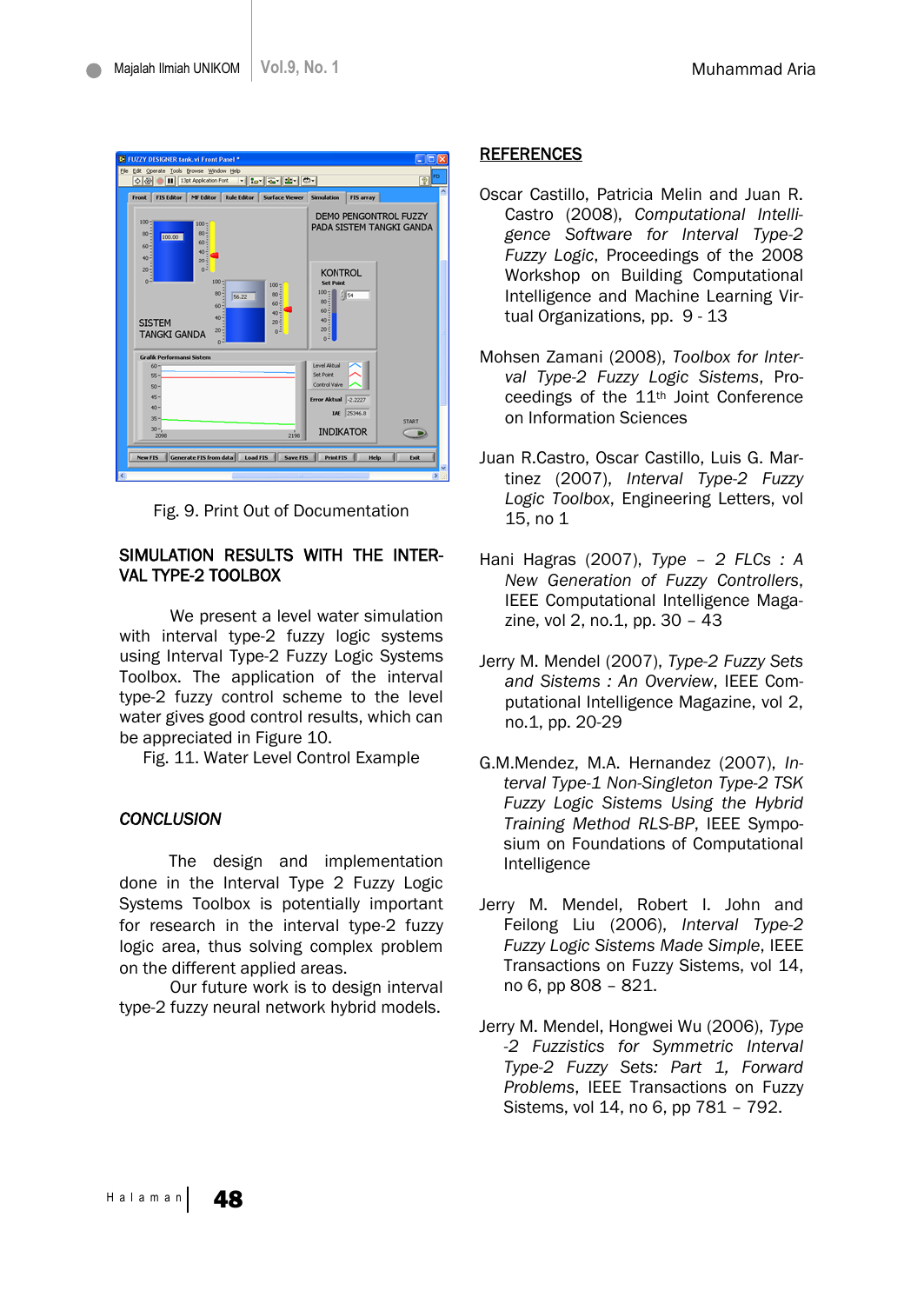- Salman Mohagheghi, Ronald G. Harley (2006), *An Interval Type-II Robust Fuzzy Logic Controller for a Static Compensator in a Multimachine Power Sistem*, IEEE International Joint Conference on Neural Networks, pp. 2241 – 2248
- DU Guo-ning, ZHU Zhong-ying (2006), *Modelling spatial vagueness based on type-2 fuzzy set*, Journal of Zhejiang University SCIENCE A, pp 250
- Oscar Castillo, Patricia Melin (2004), *Adaptive Noise Cancellation Using Type -2 Fuzzy Logic and Neural Networks,* Proc. Of FUZZ 2004, IEEE press, pp 1093 – 1098
- Ching-Hung Lee, Yu-Ching Lin and Wei-Yu Lai (2003), *Sistems Identification Using Type-2 Fuzzy Neural Network (Type-2 FNN) Sistems,* Proceedings IEEE International Symposium on Computational Intelligence in Robotics and Automation, pp 1264 - 1269
- Simon Coupland (2003), *Type-2 Fuzzy Control of a Mobile Robot*, MPhil/PhD Transfer Report
- Qilian Liang, Nilesh N. Karnik and Jerry M. Mendel (2000), *Connection Admission Control in ATM Networks Using Survey-Based Type-2 Fuzzy Logic Sistems,*  IEEE Transactions on Sistems, Man and Cybernetics, vol 30, no 3, pp 329 - 339
- National Instrument Corporation (2000), *LabVIEWTM Basics I Course Manual 6.0*
- MathWorks (2002), *Fuzzy Logic Toolbox User's Guide*